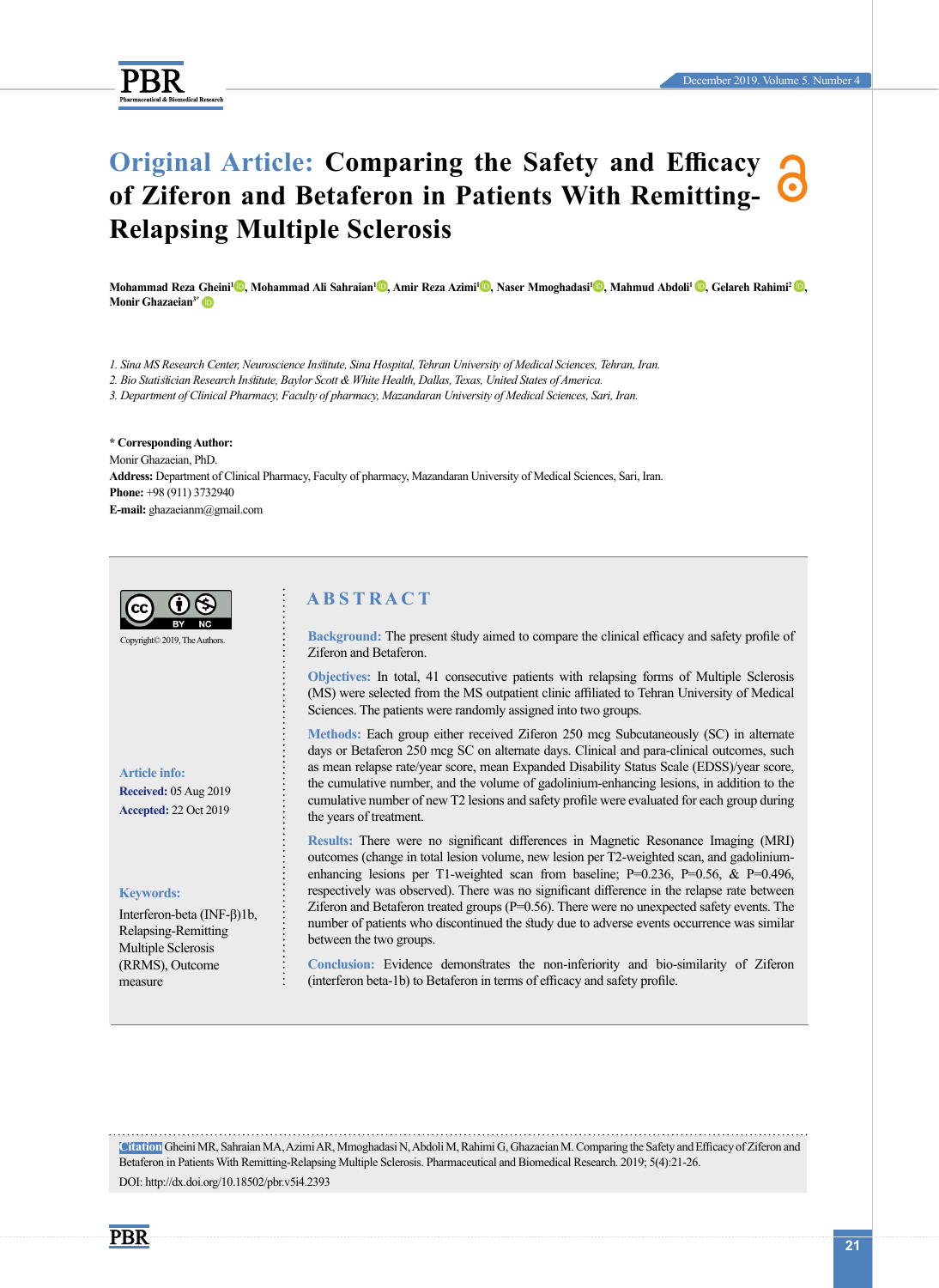

# **Introduction**

nterferon-beta (INF-β) is among the most critical immunomodulatory agents used for treating the Relapsing-Remitting (RR) form of Multiple Sclerosis (MS) disease [\[1,](#page-5-0) 2]. This natural polypeptide product is mainly created by fibroblasts. The inhibition of T-lymphocyte proliferation, conversion of inflammatory response to an anti-inflammatory response of cytokines, and decreased permeability of inflammatory cells to the blood-brain barrier are assumed to be the significant anti-inflammatory effects of INF-β. The recombinant types of INF-β, namely interferon β-1a or interferon β-1b, are available and applied for treating RRMS [3-6]. **I**

INF β-1b is administered at a dose of 250 mcg subcutaneously every other day. The INF-β efficacy can be determined based on the rate and severity of clinical relapses, or Magnetic Resonance Imaging (MRI) changes, as markers of disease activity  $[7, 8]$ . Clinical relapses are usually associated with, and more often occur prior to the signs of disease activity, in MRI data, including hyper-intense lesions on T1-weighted post-gadolinium (Gd) scan series; new enlarging or extending old T2 lesions; or new T1 hypo-intense lesions pre-Gd scan series [9].

Ziferon (INF-β-1b) is made by Zistdaru Danesh Biopharmaceutical Company. Ziferon belongs to a group of natural proteins produced by eukaryotic cells in response to viral infection and other biologic agents. According to the Food and Drug Administration (FDA) recommendation, a comparative clinical study is necessary for manufacturers to support bio-similarity between the proposed product and the reference product [\[10\]](#page-5-3).

Ziferon demonstrated reduced clinical exacerbation rates in patients with a relapsing form or those who have experienced a first clinical episode of MS. The present study aimed to evaluate the safety and efficacy of Ziferon as a Betaferon bio-similar product in patients with relapsing MS to indicate the non-inferiority of this product.

# **Patients and Methods**

This prospective, randomized, double-blind, comparative trial was conducted on the patients recruited from Sina Center of Tehran University of Medical Sciences. After the screening phase, eligible patients were randomly assigned into two groups (in a 1:1 ratio) to receive either Ziferon or Betaferon for 96 weeks. Randomization was performed by employing a permuted-block randomization schedule with stratification based on the treatment product type. During the study, the investigators and sponsor agreed to maintain the confidentiality of the data.

Eligible patients were aged 18–50 years and had relapsing MS meeting 2005 McDonald criteria, with or without underlying progression, with an Expanded Disability Status Scale (EDSS) score of  $\leq$ 5.5, who had a history of at least two relapses in the last two years, and no relapse within past 30 days before randomization.

Patients were excluded if they had other relevant diseases, and were pregnant, breastfeeding, or planned to conceive during the study, or if they previously or concomitantly had received cytotoxic therapy, other INF-β therapy, or Glatiramer acetate within the six months of randomization, or ever used Natalizumab or other immunosuppressive agents and clinically relevant cardiovascular, hepatic (except Gilbert syndrome), neurological (except RRMS), renal (Serum creatinine >1.1) or other major systemic diseases, significantly impaired bone marrow function or significant anemia, leukopenia or thrombocytopenia, a history of allergic or hypersensitivity reaction to other INFs products, a history of suicidal ideation or attempts, or any recorded condition or circumstance interfering with the investigator's opinion, compliance, or completion of the study.

We determined two primary efficacy outcomes, including Annualized Relapse Rate (ARR) and mean EDSS score changes. Additionally, the primary safety outcome was the occurrence of adverse effects. MRI outcomes, including changes in the total lesion volume, new lesion per T2-weighted scan, and gadolinium-enhancing lesions per T1-weighted scan from baseline, were considered as the secondary result of the study.

In total, 32 patients randomly assigned into each treatment group would have provided 80% power to detect 30% of the changes in EDSS at the two-tailed significance level of  $\alpha$ =0.05 and a standard deviation of 0.50. The number of samples considered for data analysis at the end of the study was 41 patients.

An independent, specially trained, and certified examining neurologist determined all EDSS scores and conducted all functional system assessments. Both treating and examining neurologists were unaware of treatment assignments; EDSS scores were determined at the screening time, at baseline visit, every four weeks after baseline visit, and at unscheduled visits when patients referred to the clinic for assessing potential relapse.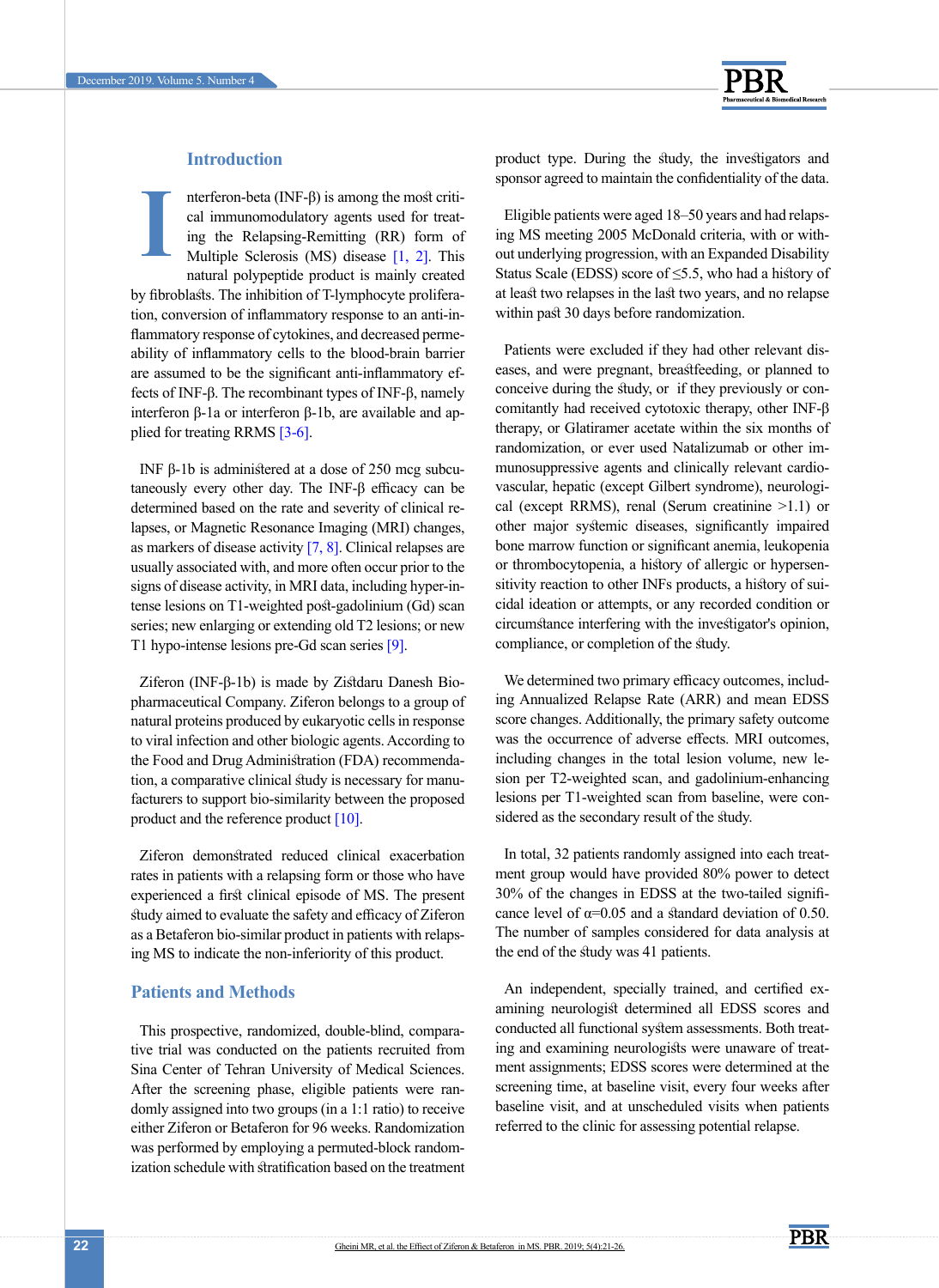



MRI scans were obtained based on the study protocol at the baseline and at weeks 24, 48, 72, and 108 of the study; imaging data were collected at MRI facilities and provided to the central MRI Analysis of Sina Center for processing and data extraction. The study patients were requested to contact their treating investigator immediately if becoming suspicious of any relapse. Furthermore, they requested to visit the center within seven days of symptom onset. Suspected and confirmed relapses could be treated by administrating intravenous glucocorticoids for three to five days; after that, oral steroids should be started and tapered for two weeks after the onset of symptoms.

The study patients were requested to visit the study site within 14 days after the trial onset, to being examined by the examining neurologist. Safety was evaluated based on adverse events reported by the study participants or investigators. Laboratory tests were conducted at the time of screening, at baseline, every week of the first month of study, every two weeks for the second month, and monthly until the study completion.

Physical and neurologic examinations were performed weekly in the first month, followed by every four weeks. Clinical and para-clinical data and safety profiles were compared between the two groups using the Chi-squared test. Fisher's exact P-value was calculated as needed. Marginal models with Generalized Estimating Equations (GEE) were used to compare between-group MRI lesion volume measurements. Moreover, considering identity link function and Auto-Regressive (AR1) working correlation matrix, P<0.05 was set as statistically significant. SPSS was used for data analysis.

# **Results**

In total, 41 patients were randomly assigned into two treatment groups from January 2011 to April 2015;  $20(49%)$  and  $21(51%)$  of them were exposed to Betaferon and Ziferon medications, respectively. [Figure 1](#page-3-0)  illustrates a flow chart of patients' assignments, including the number of patients who were randomized and completed the study, and those who discontinued their participation (with their reasons). A majority of studied patients were female [37(90%) of 41 patients], and 4(10%) of them were male. All included patients had Iranian nationality without any racial differences.

In both INF-β-1b groups, the relapse rate decreased, and no difference was found between the two study groups (P=0.56). Mean changes from baseline to endpoint time in total EDSS score did not significantly differ between the two study groups  $(P=0.81)$ . hanges in total lesion volume, new lesion per T2-weighted scan, and gadoliniumenhancing lesions per T1-weighted scan from baseline, did not significantly differ between the two study groups (P=0.236, P=0.56, and P=0.496, respectively).

Due to group differences in lesion volume at baseline, lesion volume changes were periodically (every 6 months) assessed and analyzed. No difference was found between the two groups in this regard  $(P=0.58)$  [\(Table 1\)](#page-3-1). In total, 7 patients discontinued consuming the prescribed medicine, in Betaferon and Ziferon groups. Major reasons were adverse events occurrence, unavailable follow-up data, and disease progression, respectively. No differences were found in the proportion of dropouts among the treatment groups at various time points.

The minimum duration of exposure to the treatment dose was 5 weeks. The majority of included patients completed more than half (90%) of planned follow-up visits. Moreover, 41 of them completed the study period (24 months). Patients who were enrolled in the trial received the same dose of INF-β-1-b as 250 mcg (both products). All studied patients who received at least one dose of each product were considered in safety analysis.

Similar proportions of patients in both INF groups experienced Adverse Events (AEs) (70% and 71.4% for Betaferon and Ziferon, respectively). In addition, the frequency of adverse events leading to the discontinuation of consuming study medication was the same between the 2 groups (15% and 14.3%). The most frequent adverse events  $(\geq 10\%$  in each group) were flu-like syndrome, injection site reaction, liver test abnormalities, headache, and depression. Overall, the occurrence of common AEs was similar in both treatment groups [\(Table 2\)](#page-4-0). No deaths were reported.

A similar incidence of serious AEs was noted across the groups. Injection site reaction was the most frequent cause of treatment discontinuation (28.6%). No significant AEs leading to permanent treatment discontinuation, significant additional concomitant therapy, or deaths were observed, other than the serious reported AEs.

For all common AEs with INF-βeta-1-b, reported cases were generally resolved with continued treatment, and discontinuation rates were low. The study medications' effects on laboratory evaluations, such as liver enzymes and hematological variables, were similar.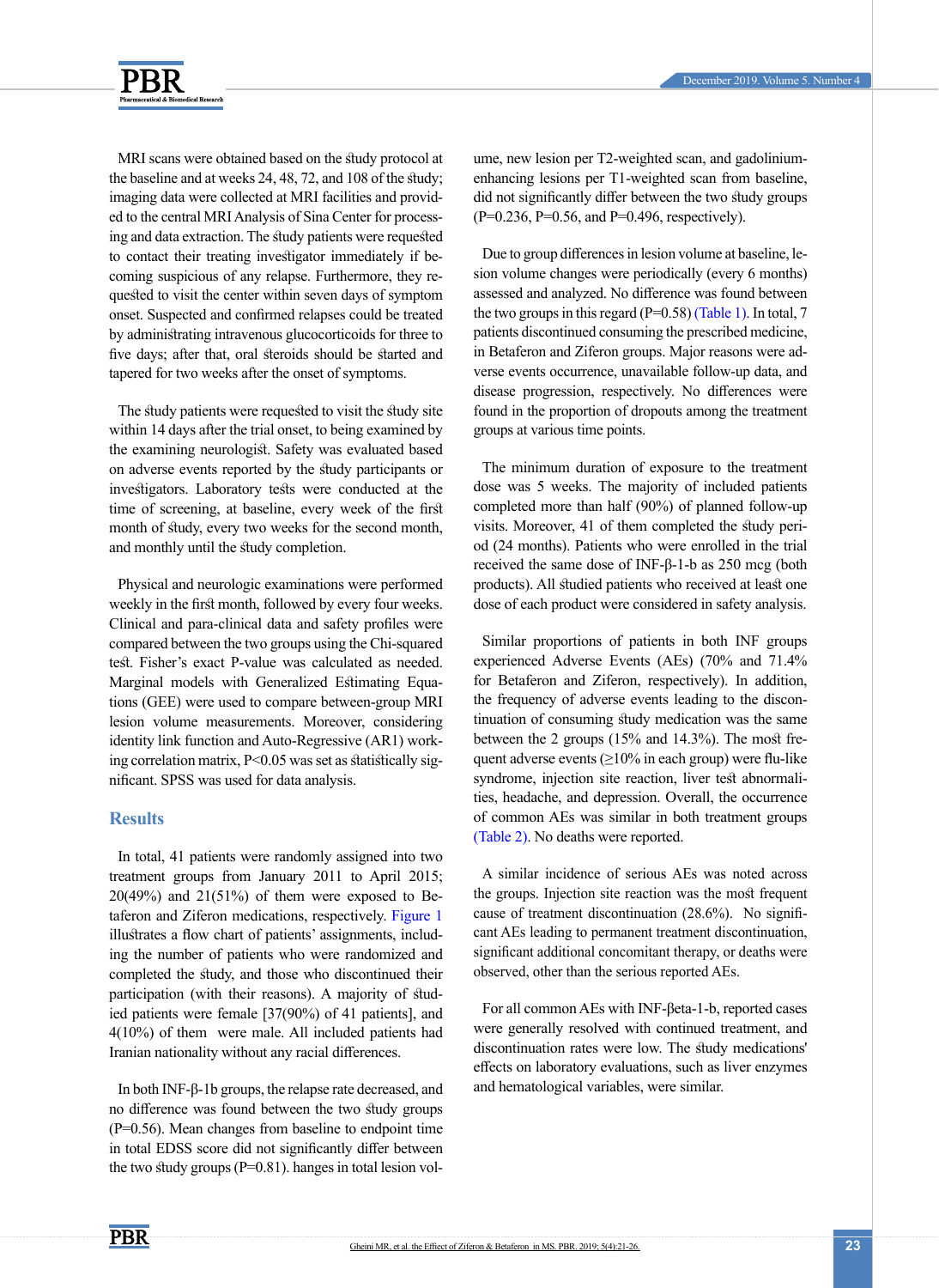



<span id="page-3-0"></span>

## **Discussion**

Biosimilars are described as biological products with high similarity to the reference product and minor alterations; they have no clinical differences regarding efficacy, purity, and safety concerns. Because of intrinsic structural complexity and immunogenicity differences between biosimilar and innovator products, comparative clinical data are required to support their interchange-ability [\[11,](#page-5-4) [12\].](#page-5-5) Therefore, the present study aimed to determine the non-inferiority of Ziferon, as the biosimilar product, and Betaferon, as the reference product.

The obtained data suggested no significant difference in primary and secondary endpoints between Ziferon and Betaferon treated groups. Significant findings of the

<span id="page-3-1"></span>

| Table 1. Comparing MRI lesion volume measurements |
|---------------------------------------------------|
|---------------------------------------------------|

| Volume     | <b>Mean</b> ± Std Error |                   |       |
|------------|-------------------------|-------------------|-------|
|            | <b>Betaferon</b>        | <b>Ziferon</b>    | $P*$  |
| Baseline   | 8992.65±1240.00         | 12867.40±3291.49  |       |
| 6th Month  | 8903.91±1221.07         | 13059.10±2761.29  |       |
| 12th Month | 7044.62±834.62          | 11194.59±3111.93  | 0.236 |
| 18th Month | 6102.22±712.79          | 12247.00±3879.84  |       |
| 24th Month | 6190.20±807.01          | 17680.73±12730.55 |       |

\*Based on the marginal model for the comparison of the two groups

**PBR** 

**PBR** 

**PBR**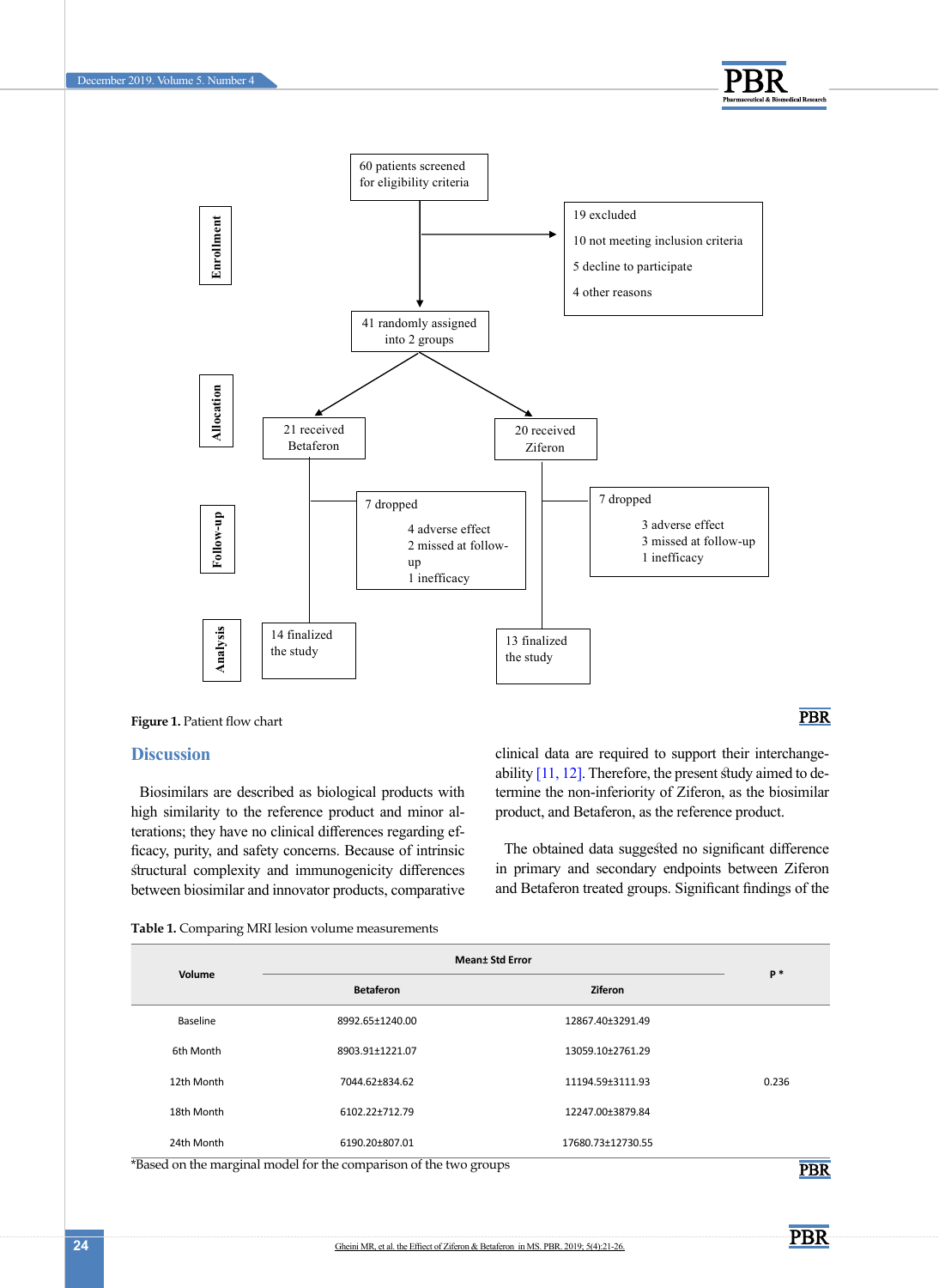

| <b>Adverse events</b>                                            | No. (%)          |            | $P*$ |
|------------------------------------------------------------------|------------------|------------|------|
|                                                                  | <b>Betaferon</b> | Ziferon    |      |
| Flu-like symptoms                                                | 13 (65%)         | 11 (52.4%) | 0.91 |
| <b>Injection Site Reaction</b>                                   | 14 (65%)         | 14 (66.7%) | 0.70 |
| Liver test abnormalities                                         | 1(5%)            | 3(14.3%)   | 0.31 |
| Headache                                                         | 8 (40%)          | 6(28.6%)   | 0.38 |
| Depression                                                       | 4 (20%)          | 4 (19%)    | 0.32 |
| * Statistical test used for comparison was the Chi-squared test. | PBR              |            |      |

<span id="page-4-0"></span>**Table 2.** Overview of the most common adverse events of INF-β-1b in two study groups\*

\* Statistical test used for comparison was the Chi-squared test.

study were similar in terms of decreased relapse rate. MRI is an acceptable marker for treatment monitoring in clinical trials [9, 13, 14]. Based on MRI findings, treatment with Ziferon also reduced active inflammatory lesions. Similar benefits were observed in patients receiving the experimental product (Ziferon) and initial treatment (Betaferon) in MRI follow-up data.

The trial results demonstrated no significant difference in efficacy and safety parameters between Ziferon and Betaferon treated groups. The same reduction found in the relapse rate provided some clinical insights into the relative efficacy of the experimental products (Ziferon).

The mean total EDSS score changes between the two study groups was not statistically significant at 24-month follow-up. The disability progression trend, along with EDSS changes, remained steady in both groups. This finding can indicate the non-inferiority of Ziferon to Betaferon in terms of efficacy outcomes; as MRI lesions and EDSS progression in RRMS patients by considering lower cost of biosimilar product treatment. These results are compatible with the previous study findings [15, 16].

Treatment with INF-β is associated with safety concerns. Its most commonly reported adverse effects are the following: injection site reactions and flu-like symptoms, including myalgia, fevers, chills, and fatigue [\[17,](#page-5-6) [18\]](#page-5-7). Regarding the observed side effects, the safety profile of both INF-β-1-b products was consistent with previous trials. The most common adverse effects of Ziferon in terms of safety and tolerability profiles regard the treatment selection, depending on patients' characteristics and potential comorbidities.

The frequency of AEs concerning severity was similar between the study groups. These AEs were partly related to injection site reactions. At least 70% of patients in each group reported one case of injection site reaction and both groups showed similar rates in this respect.

# **Conclusion**

The obtained data suggested that Ziferon, as a biosimilar recombinant product, has the equivalent efficacy and safety profile to Betaferon. It is an effective alternative for treating RRMS patients with an acceptable safety profile and efficacy results.

## **Ethical Considerations**

## **Compliance with ethical guidelines**

The study protocol was approved by the Ethics Committee of Tehran University of Medical Sciences, Tehran, Iran (Code: 764/425). The study was registered in the Iranian Registry of Clinical Trials (registration date: Nov 13, 2015; No.: IRCT138806102397N1).

## **Funding**

This study was financially supported by Zistdaru Danesh Company.

## **Authors' contributions**

All authors contributed equally in preparing all parts of the research.

## **Conflict of interest**

The authors declared no conflict of interest.